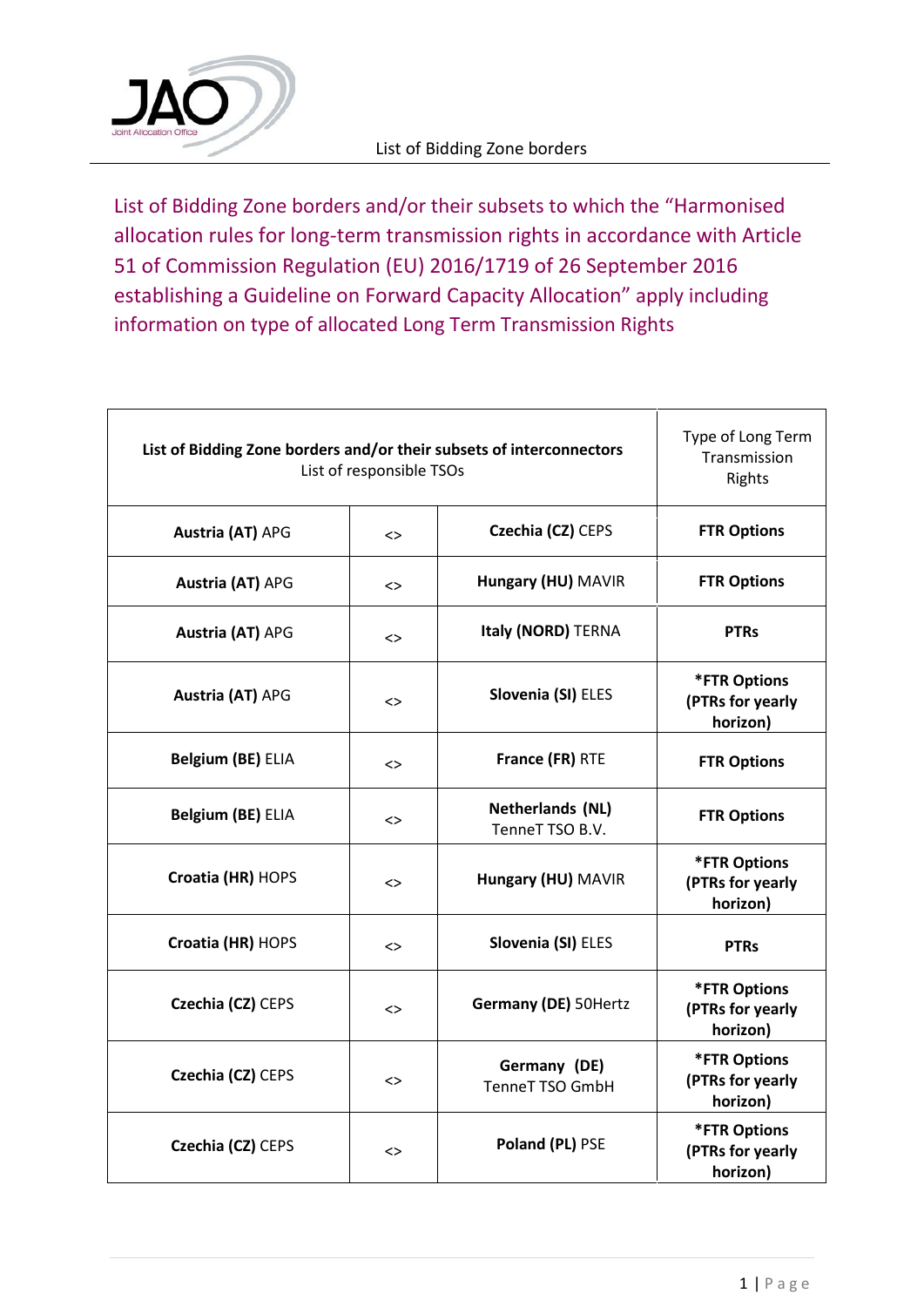| Denmark (DK1) Energinet                  | <>        | Denmark (DK2)<br>Energinet                                             | <b>FTR Options</b>                                  |
|------------------------------------------|-----------|------------------------------------------------------------------------|-----------------------------------------------------|
| Denmark (DK1) Energinet                  | <>        | Germany (DE) TenneT<br><b>TSO GmbH</b>                                 | <b>FTR Options</b>                                  |
| Denmark (DK2) Energinet                  | <>        | Germany (DE) 50Hertz                                                   | <b>FTR Options</b>                                  |
| France (FR) RTE                          | <>        | Germany (DE) Amprion,<br><b>Transnet BW</b>                            | <b>FTR Options</b>                                  |
| France (FR) RTE                          | <>        | Italy (NORD) TERNA                                                     | <b>PTRs</b>                                         |
| France (FR) RTE                          | <>        | Spain (ES) REE                                                         | <b>PTRs</b>                                         |
| Germany (DE) Amprion,<br>TenneT TSO GmbH | <>        | <b>Netherlands</b><br>(NL)<br>TenneT TSO B.V.                          | <b>FTR Options</b>                                  |
| Greece (GR) IPTO                         | $\dot{~}$ | Italy (SUD) TERNA                                                      | <b>PTRs</b>                                         |
| Hungary (HU) MAVIR                       | <>        | Slovakia (SK) SEPS                                                     | <b>*FTR Options</b><br>(PTRs for yearly<br>horizon) |
| Slovenia (SI) ELES                       | <>        | Italy (NORD) TERNA                                                     | <b>PTRs</b>                                         |
| Poland (PL) PSE                          | <>        | Slovakia (SK) SEPS                                                     | <b>*FTR Options</b><br>(PTRs for yearly<br>horizon) |
| Poland (PL) PSE                          | <>        | <b>Germany (DE)</b> 50Hertz                                            | <b>*FTR Options</b><br>(PTRs for yearly<br>horizon) |
| Croatia (HR) HOPS                        | <>        | Serbia (RS) EMS                                                        | <b>PTRs</b>                                         |
| <b>Austria (AT) APG</b>                  | <>        | <b>Germany (DE)</b><br>TenneT TSO GmbH, Transnet BW,<br><b>AMPRION</b> | <b>FTR Options</b>                                  |
| <b>Bulgaria (BG) ESO</b>                 | <>        | Serbia (RS) EMS                                                        | <b>PTRs</b>                                         |
| <b>Bulgaria (BG) ESO</b>                 | <>        | Romania (RO)<br>Transelectrica                                         | <b>PTRs</b>                                         |
| <b>Bulgaria (BG) ESO</b>                 | <>        | Greece (GR) IPTO                                                       | <b>PTRs</b>                                         |
| Czechia (CZ) CEPS                        | <>        | Slovakia (SK) SEPS                                                     | <b>*FTR Options</b><br>(PTRs for yearly<br>horizon) |